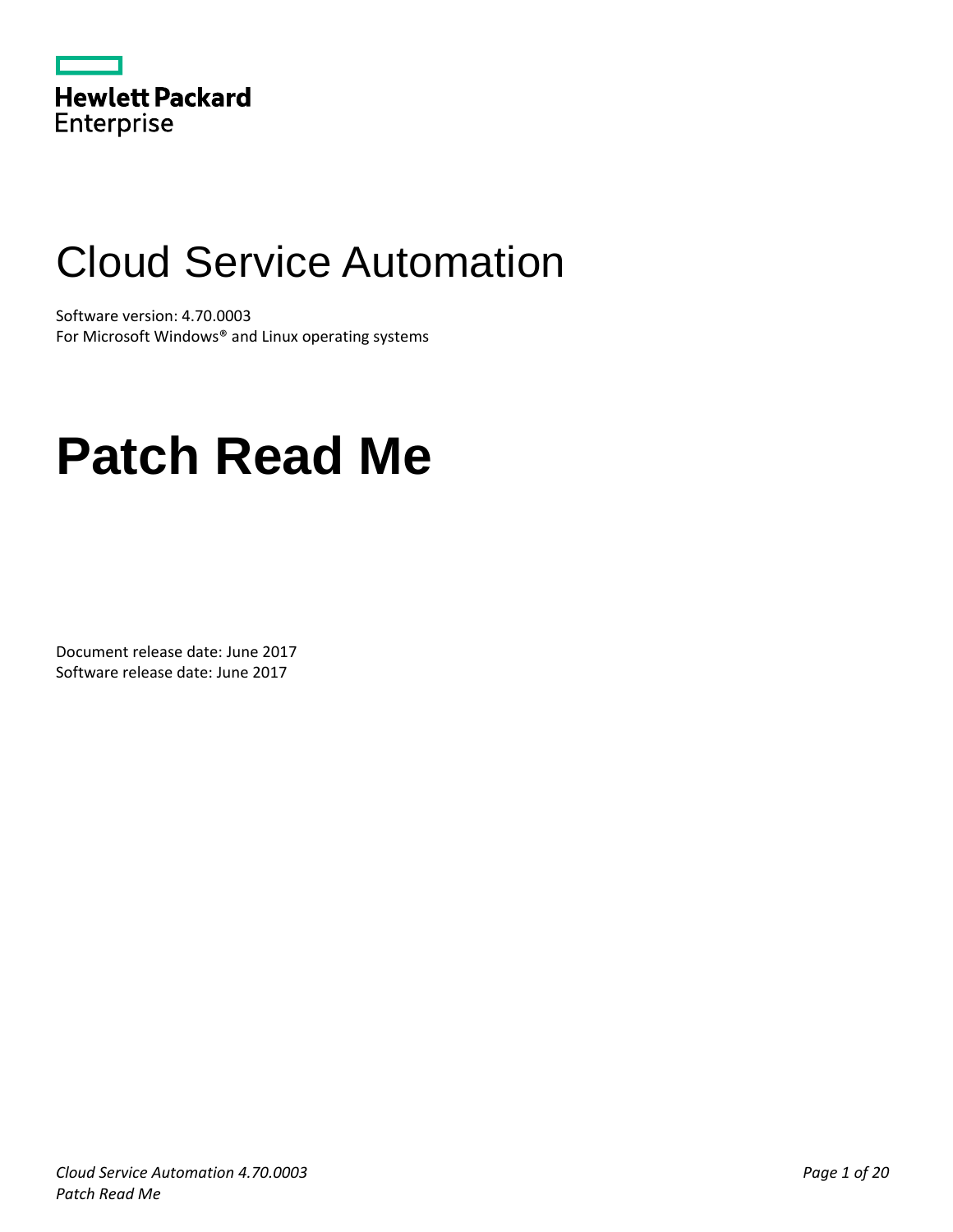# **Contents**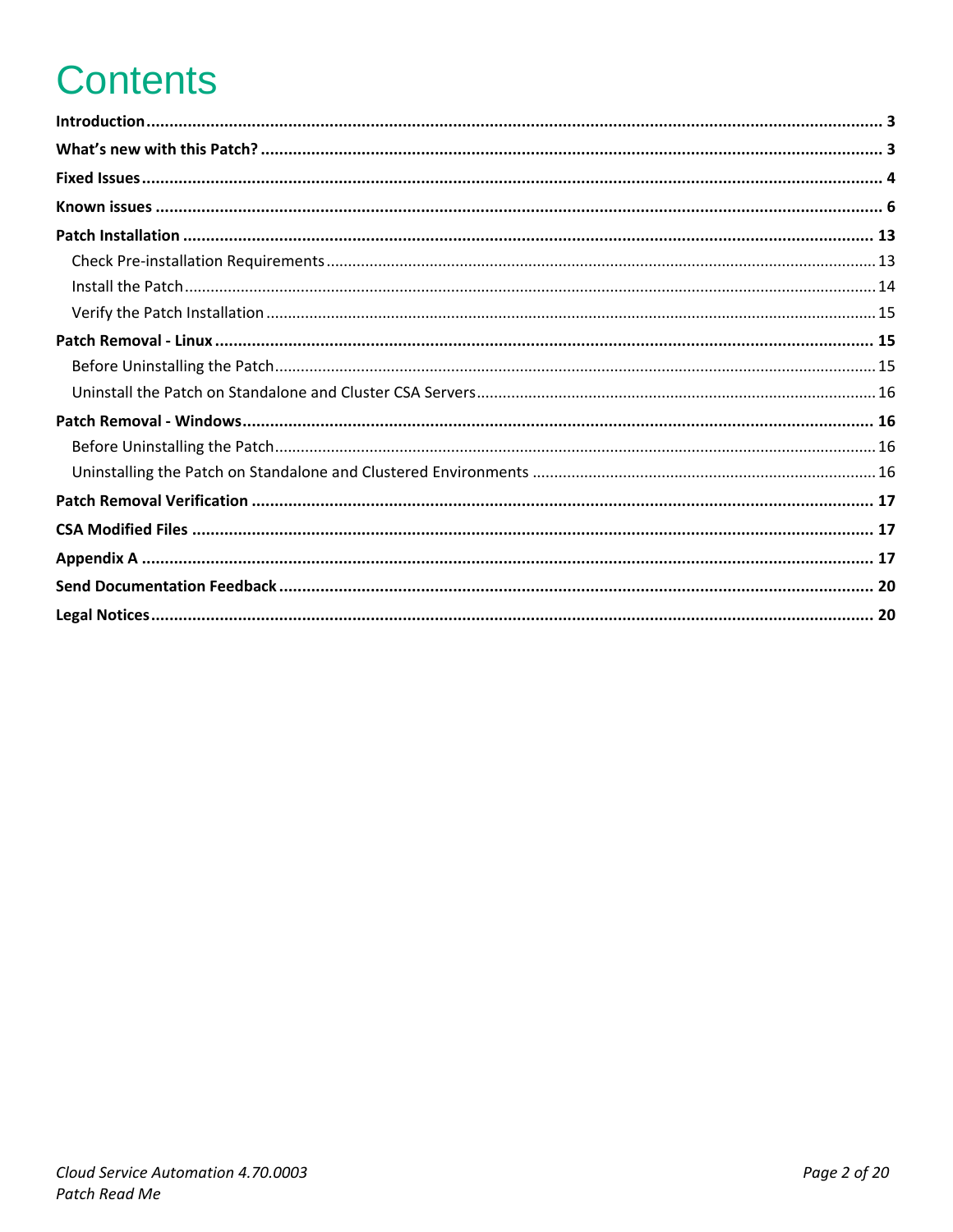# <span id="page-2-0"></span>Introduction

This readme describes the fixed issues and known issues in this patch and provides instructions for installing and configuring the patch on a Linux or Windows HPE Cloud Service Automation (CSA) server. The cumulative patch updates the CSA server to 04.70.003.

## <span id="page-2-1"></span>What's new with this Patch?

**MPP provide users an option to renew a subscription before it expires.**

 This patch provides the ability to perpetually renew a particular subscription with restriction on the max term period. Please refer to the online help for further details.

**Ability to set Subscription Start Time**

With this patch we will be able to specify the Subscription Start Time, along with the Start Date.

- **Add Child Service Component API honor the Component Template parameter allowing us to create a child component based on an existing component template.**
- **HTML Notifications are supported for Service Instance Upgrade and Modify Subscription**

Note: If we want the subscribers to know what are the additional features that are available as part of the Service Instance Upgrade, we need to include the required details in the description of the Service Offering.

 We have included a Tool named **Hotfix Deployer Tool**, to simplify the Deployment of hotfixes in this patch. The too is available at %CSA\_HOME%/hotfixes/hotfixDeployer directory. Please refer to **[Appendix A](#page-16-2)** of the **[Patch Read Me](https://softwaresupport.hpe.com/km/KM02793428)** file for further details.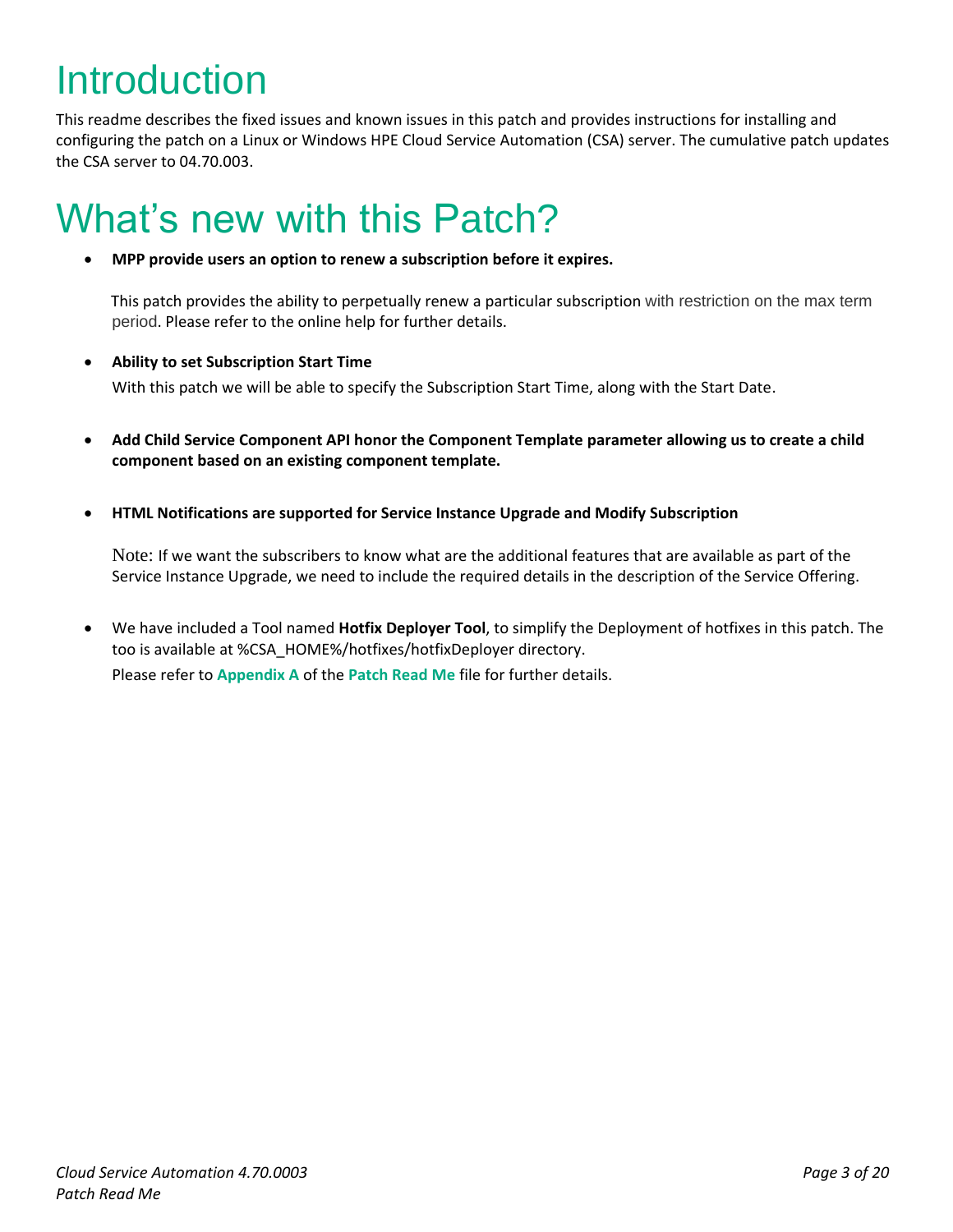# <span id="page-3-0"></span>Fixed Issues

The issues fixed with this patch are described in the table below.

| <b>Issue ID</b> | <b>Description</b>                                                                                                                                                                                                              |  |  |
|-----------------|---------------------------------------------------------------------------------------------------------------------------------------------------------------------------------------------------------------------------------|--|--|
| QCCR1D226667    | Add Child ServiceComponent API does not honor the Component Template parameter and hence<br>cannot create a child component based on a component template                                                                       |  |  |
| QCCR1D228276    | While mentioning the reason for denying a subscription we are unable to use space characters<br>once we press carriage return and move to a new line.                                                                           |  |  |
| QCCR1D228706    | Deployment cancellation failed (cancellation flows didn't start)                                                                                                                                                                |  |  |
| QCCR1D229381    | When user request a service in MPP, after selecting an environment and provider, there is a delay<br>with the dynamic list.                                                                                                     |  |  |
| QCCR1D229434    | Uploading a 15MB file to MPP request shows service unavailable                                                                                                                                                                  |  |  |
| QCCR1D229750    | CSA flow "Select Resource Provider" returns incorrect Resource Provider                                                                                                                                                         |  |  |
| QCCR1D229798    | Component Property getting reset to empty on Modify Actions                                                                                                                                                                     |  |  |
| QCCR1D230278    | While trying to resubmit a failed Modification Request for a Subscription, no flows are launched<br>and the action returns as a success.                                                                                        |  |  |
| QCCR1D230465    | Most Requested Services fails for normal Consumer Users                                                                                                                                                                         |  |  |
| QCCR1D230494    | CSA Artifact API does not always return the createdOn timestamp in the expected format, when<br>the milliseconds are .000                                                                                                       |  |  |
| QCCR1D230501    | Modification of service instances fails after deletion of Service Offering.                                                                                                                                                     |  |  |
| QCCR1D231730    | Cannot see Service Offerings from a Service Design                                                                                                                                                                              |  |  |
| QCCR1D232619    | Provide users an option to renew subscription before it expires                                                                                                                                                                 |  |  |
| QCCR1D232710    | Constraint check for property fails in Service Offering module                                                                                                                                                                  |  |  |
| QCCR1D232932    | Link in email notifications from Server Deployments is incorrect                                                                                                                                                                |  |  |
|                 | Timeout not configurable for communication between CSA and Search Service. Currently timeout<br>is Infinite                                                                                                                     |  |  |
| QCCR1D233049    | PS: The default value of timeout between csa and search service is 30000ms (30s). This can be<br>changed by modifying "csa.provider.msvc.esRequestTimeout" in csa.properties. The timeout is to<br>be provided in milliseconds. |  |  |
| QCCR1D233486    | User is able to delete a service offering based on which there are active service instances and<br>thus break the upgrade chain.                                                                                                |  |  |
| QCCR1D233768    | Token parameters on dynamic lists in user operations are not resolved                                                                                                                                                           |  |  |
| QCCR1D234224    | Reduce the time taken for computing the association detail data during an import operation for<br>Service Offering/Design                                                                                                       |  |  |
| QCCR1D234559    | MPP Regex validation passes on Modify page but fails during checkout.                                                                                                                                                           |  |  |
| QCCR1D234622    | Error when trying to use the deployment function                                                                                                                                                                                |  |  |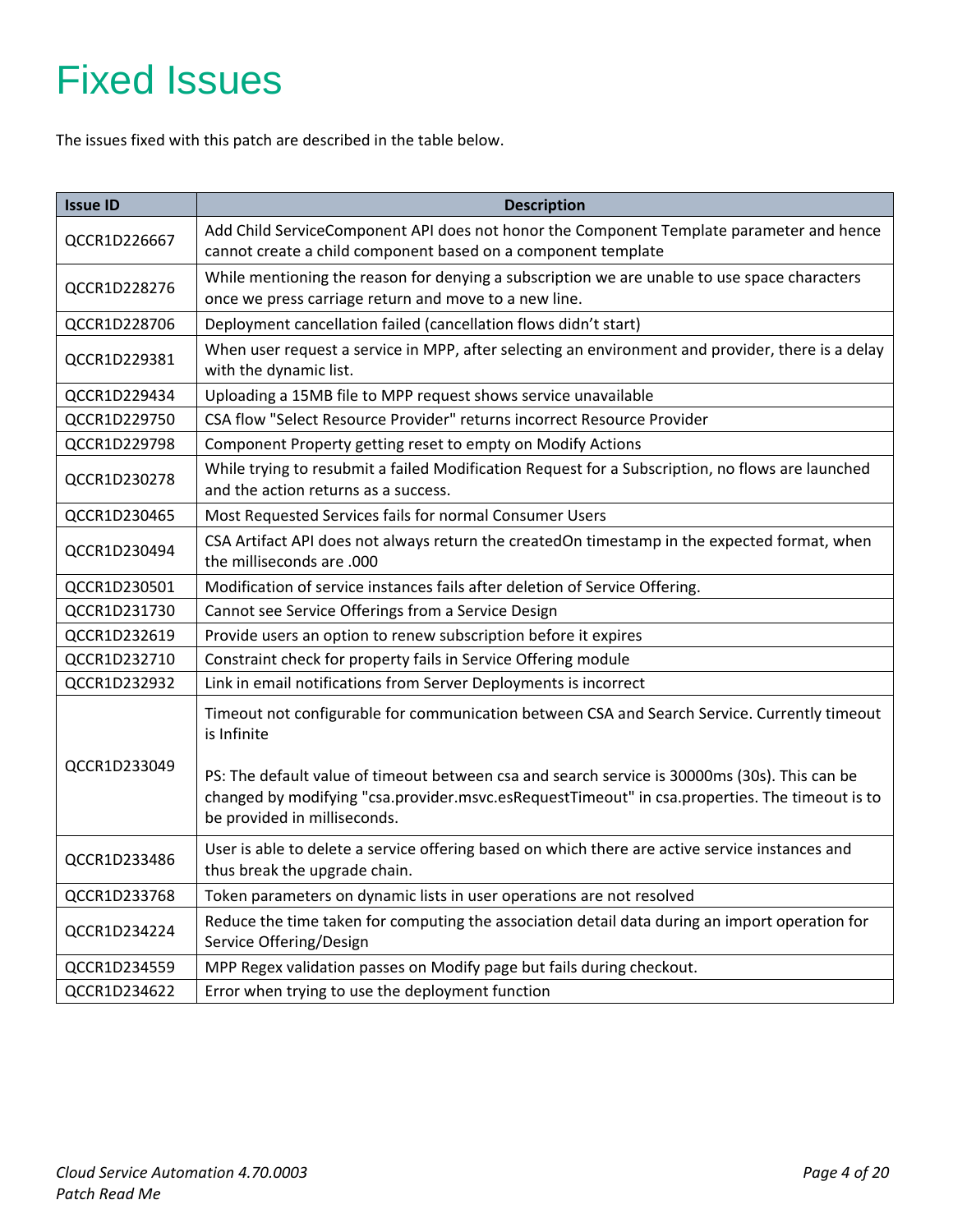| <b>Issue ID</b> | <b>Description</b>                                                                                                                                                                                                                                                                        |  |  |
|-----------------|-------------------------------------------------------------------------------------------------------------------------------------------------------------------------------------------------------------------------------------------------------------------------------------------|--|--|
| QCCR1D234919    | Email notifications display subscriber.userId where subscriber.name is used                                                                                                                                                                                                               |  |  |
| QCCR1D234923    | Garbled Japanese characters in the csa organization page                                                                                                                                                                                                                                  |  |  |
| QCCR1D235113    | Ability to set Subscription Start Time                                                                                                                                                                                                                                                    |  |  |
| QCCR1D235803    | Automatic Reloading of Configurations in Log4j2                                                                                                                                                                                                                                           |  |  |
| QCCR1D235804    | When use delegated approval to reject a request, reason for rejection is not displayed in the<br><b>HTML Notification</b><br>PS: When we use delegated approval template the reason for rejection is shown in the html<br>email notification, but the approver names will not be present. |  |  |
| QCCR1D235824    | MPP API requests with LDAP group DN are not working<br>PS: Please set the property "csa.useLDAPNameForOwnerGroup" to true in csa.properties file for<br>the changes to be effective after applying the patch.                                                                             |  |  |
| QCCR1D236221    | IDM Dependency (236224) - Tracking Defect - StaleObjectStateException in IDM during group<br>user synchronization                                                                                                                                                                         |  |  |
| QCCR1D236226    | IDM Dependency (236215) - Tracking Defect - NPE is thrown when IDM cannot find the manager<br>information provided by the LDAP server leading to thread leakage                                                                                                                           |  |  |
| QCCR1D236230    | IDM Dependency (236231) - Tracking Defect - Reduce the serverity of messages printed by the<br>authentication providers for a failed authentication from ERROR to WARNING                                                                                                                 |  |  |
| QCCR1D236247    | IDM Dependency (236248) - Tracking Defect - Constraint key violation error messages are thrown<br>in a cluster environment when IDM tries to acquire lock on the group representation object                                                                                              |  |  |
| QCCR1D236249    | IDM Dependency (236251) - Tracking Defect - Lock issues on group object in cluster environment                                                                                                                                                                                            |  |  |
| QCCR1D236405    | Can't import Service Design: error importing service design archive                                                                                                                                                                                                                       |  |  |
| QCCR1D236601    | It is not possible to set the default value of a Static list option property at the offering layer                                                                                                                                                                                        |  |  |
| QCCR1D237111    | Check of permissions which user is having by groupmembership missing in 4.70                                                                                                                                                                                                              |  |  |
| QCCR1D237221    | State of the service instance is sometimes shown as deploying when service health is enabled                                                                                                                                                                                              |  |  |
| QCCR1D237393    | CSA api/mpp/mpp-subscription - response - changes between CSA4.2 and CSA4.7                                                                                                                                                                                                               |  |  |
| QCCR1D237512    | CSA cluster duplicate events problem                                                                                                                                                                                                                                                      |  |  |
| QCCR1D238248    | Cannot import Ressource Offering from 4.60 in 4.70                                                                                                                                                                                                                                        |  |  |
| QCCR1D239248    | user/mycomponents API for a particular user returns the subscriptions details of other<br>organization that the user does not belong to                                                                                                                                                   |  |  |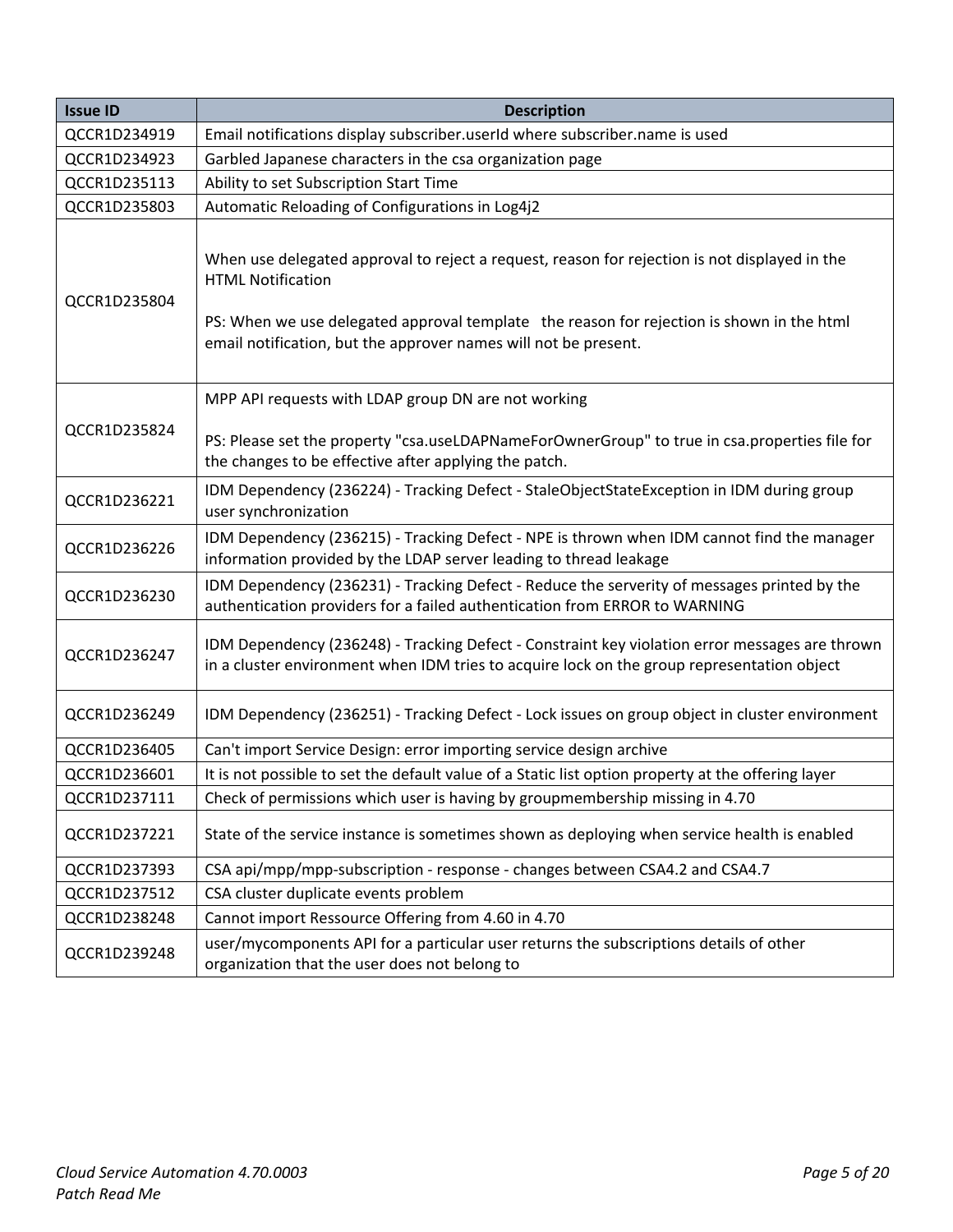## <span id="page-5-0"></span>Known issues

The remaining known issues in this patch are described in the below table.

| <b>Issues</b> | <b>Description</b>                 |                                                                                                                                                                                                                                                                                                                                                                                                                                                                                                                                                              |
|---------------|------------------------------------|--------------------------------------------------------------------------------------------------------------------------------------------------------------------------------------------------------------------------------------------------------------------------------------------------------------------------------------------------------------------------------------------------------------------------------------------------------------------------------------------------------------------------------------------------------------|
| QCCR1D229855  | Problem                            | CSANG Adapter Recipient need to be the Subscription Owner Not the<br>Submitter.                                                                                                                                                                                                                                                                                                                                                                                                                                                                              |
|               | Workaround<br>$\ddot{\phantom{a}}$ | Steps:<br>Login to propel provider UI.<br>1.<br>2. Go to "Content Management".<br>Locate CSA request to fulfillment and download it.<br>3.<br>Unpack the archive and navigate to csa-ng-r2f\sx\templates.<br>4.<br>5. Edit the createReqUrl.ftl.<br>6. Locate line starting with /api/consumption/v2 and Change line<br>content to:<br>/api/consumption/v2/request/?onBehalf=\${message.inputEntity.sum<br>mary.recipient}&onBehalfOrg=\${instanceConfig.sxInfo.organization}.<br>7. Pack the content.<br>Upload modified content pack back to Propel.<br>8. |
| QCCR1D217764  | Problem                            | : Cannot launch the show performance page using SSO from MPP.                                                                                                                                                                                                                                                                                                                                                                                                                                                                                                |
|               | Cause                              | Upload modified content pack back to Propel                                                                                                                                                                                                                                                                                                                                                                                                                                                                                                                  |
|               | Workaround                         | No workaround available.                                                                                                                                                                                                                                                                                                                                                                                                                                                                                                                                     |
| QCCR1D230291  | Problem                            | Not able to bring up the MPP Login page in Cluster environment.                                                                                                                                                                                                                                                                                                                                                                                                                                                                                              |
|               | Cause<br>$\ddot{\phantom{a}}$      | This happens because of the double encryption of the                                                                                                                                                                                                                                                                                                                                                                                                                                                                                                         |
|               |                                    | idm.encryptedSigningKey in the standalone instance.                                                                                                                                                                                                                                                                                                                                                                                                                                                                                                          |
|               | Workaround                         | No workaround available.                                                                                                                                                                                                                                                                                                                                                                                                                                                                                                                                     |
| QCCR1D228633  | Problem                            | Login to Provider organization with LDAP is not working when SAML is<br>enabled in 4.7 upgrade setup.                                                                                                                                                                                                                                                                                                                                                                                                                                                        |
|               | Cause                              | When SAML is configured, LDAP representation with absolute DN is<br>expected for successful login, but relative DN is available in upgrade setup.                                                                                                                                                                                                                                                                                                                                                                                                            |
|               | Workaround                         | Update the existing DN in access control of provider organization.                                                                                                                                                                                                                                                                                                                                                                                                                                                                                           |
| QCCR1D227922  | Problem                            | Organization LDAP Configuration - Invalid Hostname or Port shows wrong<br>error message.                                                                                                                                                                                                                                                                                                                                                                                                                                                                     |
|               | Workaround<br>$\ddot{\cdot}$       | Hewlett Packard Enterprise (HPE) has been unable to reproduce this issue. If<br>the same behavior still exists and you can reproduce it, please contact<br>Hewlett Packard Enterprise Software Support referencing this document. Be<br>prepared to provide the exact steps to reproduce and/or demonstrate the<br>steps and environment details to Software Support. The current Change<br>Request will remain in HPE's database for future reference.                                                                                                      |
| QCCR1D230356  | Problem                            | Cannot launch the show performance page using SSO from MPP.                                                                                                                                                                                                                                                                                                                                                                                                                                                                                                  |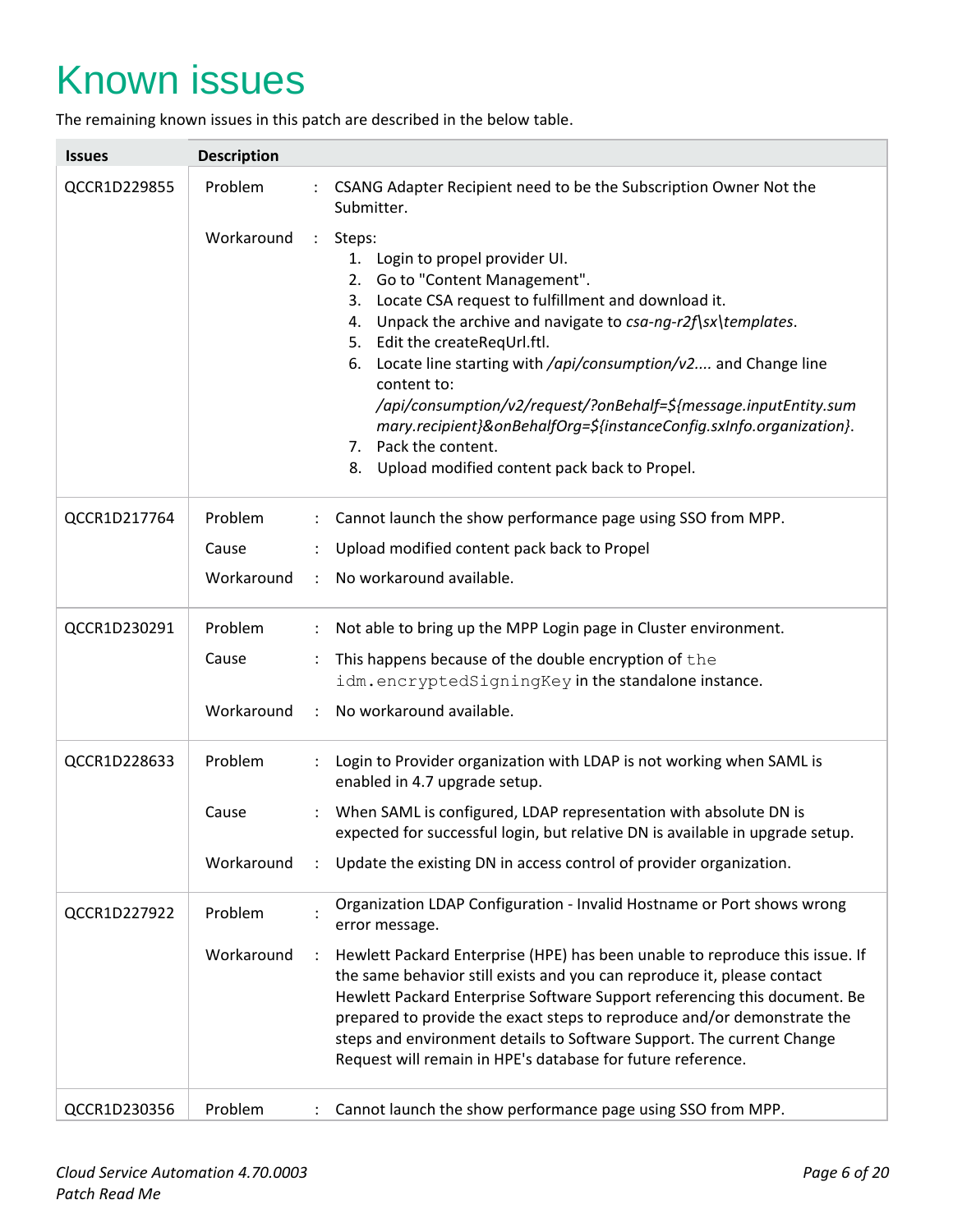| <b>Issues</b> | <b>Description</b>                 |                                                                                                                                                                                                                                                                                                                                                                                                                                                                                                                                                    |
|---------------|------------------------------------|----------------------------------------------------------------------------------------------------------------------------------------------------------------------------------------------------------------------------------------------------------------------------------------------------------------------------------------------------------------------------------------------------------------------------------------------------------------------------------------------------------------------------------------------------|
|               | Cause                              | : Cannot launch the show performance page using SSO from MPP.                                                                                                                                                                                                                                                                                                                                                                                                                                                                                      |
|               | Workaround<br>$\ddot{\cdot}$       | User can login to Cloud Optimizer manually by entering username and<br>password.                                                                                                                                                                                                                                                                                                                                                                                                                                                                   |
| QCCR1D230507  | Problem                            | Kafka service is not starting/stopping.                                                                                                                                                                                                                                                                                                                                                                                                                                                                                                            |
|               | Cause                              | Introduced new commands to enable/disable Kafka service in Cloud<br>Optimizer.                                                                                                                                                                                                                                                                                                                                                                                                                                                                     |
|               | Workaround<br>$\ddot{\phantom{a}}$ | To check Status/Enable/Disable kafka, please find below commands:                                                                                                                                                                                                                                                                                                                                                                                                                                                                                  |
|               |                                    | To check kafka status:<br># OVC<br>hpcsrvd<br>HPCS<br>Server<br>AGENT, OA<br>(1213)<br>Running<br>hpekafka<br>HPE Kafka<br>Service<br>(1364)<br>CORE, SERVER<br>Runn<br>ing<br>hpezookeeper HPE Zookeeper<br>Service<br>Running<br>CORE, SERVER<br>(989)<br>OV Communication<br>ovbbccb<br>Running<br>Broker<br>CORE<br>(1187)<br>ovcd<br><b>OV</b><br>Control<br>(1115)<br>CORE<br>Running<br>ovtomcatB<br>OV Tomcat (B) Servlet<br>Container<br>(1858)<br>Running<br>WEB, SERVER<br>PV<br>pvcd<br>Core<br>PV<br>(6127)                           |
|               |                                    | Running<br>To Enable kafka:<br>#/opt/OV/bin/msgbus.sh -enable<br>Configuration ========================<br>HPEKafka and HPEZookeeper are disabled.<br>===========<br>-----------------------<br>Enabling Msgbus<br>Registering HPEKafka and HPEZookeeper<br>Starting HPEZookeeper and HPEKafka<br>=========================<br>To Disable kafka:<br># /opt/OV/bin/msgbus.sh -disable<br>==========================<br>=======================<br>Disabling Msgbus<br>Stopping HPEZookeeper and HPEKafka<br>Unregistering HPEKafka and HPEZookeeper |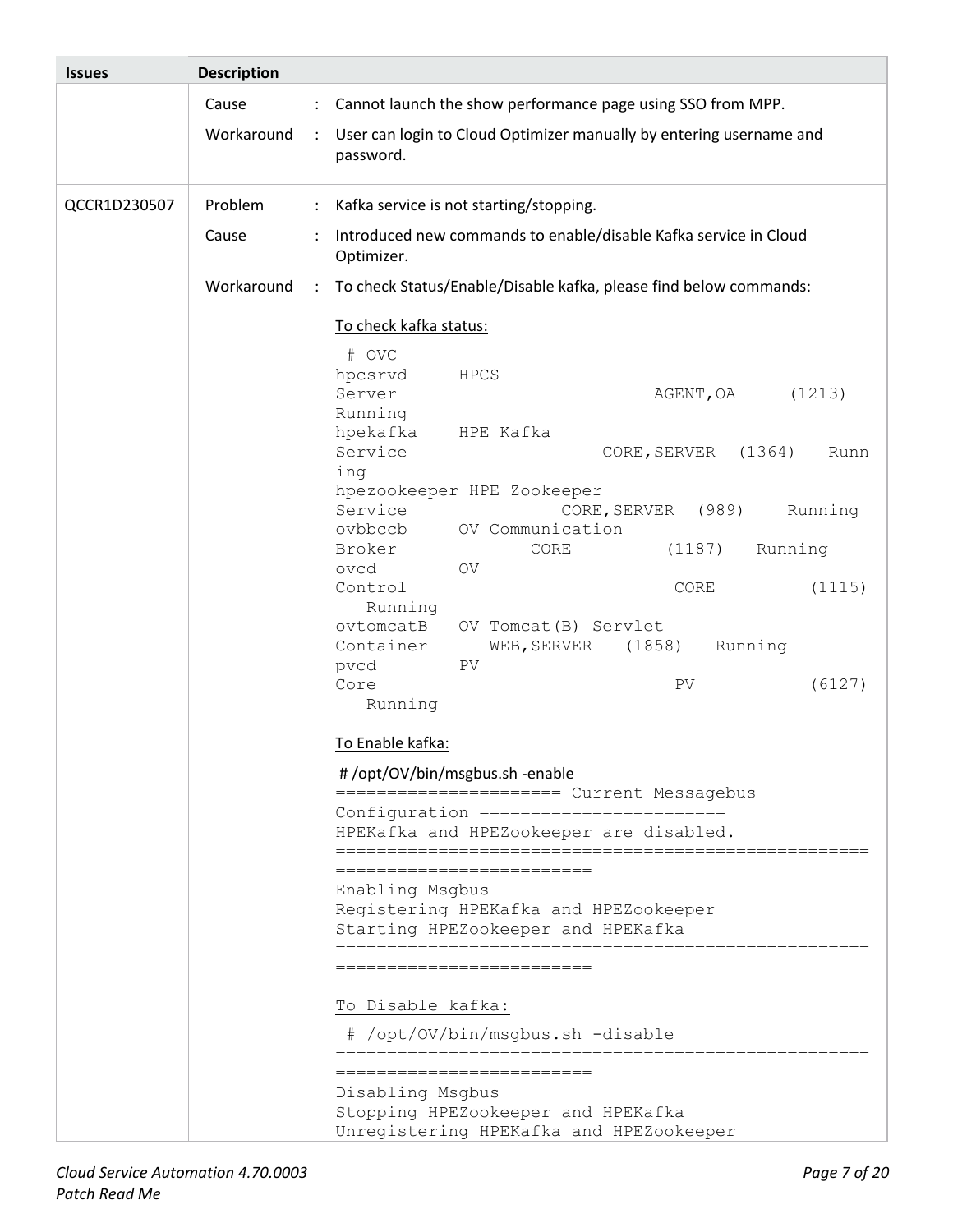| <b>Issues</b>            | <b>Description</b>                 |                                                                                                                                                                                                                               |
|--------------------------|------------------------------------|-------------------------------------------------------------------------------------------------------------------------------------------------------------------------------------------------------------------------------|
|                          |                                    | ===================== New Messagebus Configuration                                                                                                                                                                            |
|                          |                                    | =========================<br>HPEKafka and HPEZookeeper are disabled.                                                                                                                                                          |
|                          |                                    |                                                                                                                                                                                                                               |
|                          |                                    |                                                                                                                                                                                                                               |
|                          |                                    |                                                                                                                                                                                                                               |
| QCCR1D218883             | Problem                            | Custom changes in Elasticsearch configuration may be discarded during an<br>HA upgrade installation.                                                                                                                          |
|                          | Cause                              | Product defect.                                                                                                                                                                                                               |
|                          | Workaround<br>$\ddot{\phantom{a}}$ | Custom changes from upgraded installation are stored in a backup folder in                                                                                                                                                    |
|                          |                                    | /elasticsearch/config/. Transfer custom changes from the older<br>installation file into the upgraded file.                                                                                                                   |
| QCCR1D219172             | Problem                            | Logging to MPP using a personal identity verification (PIV) card fails after<br>upgrading from CSA 4.5 to CSA 4.6. This issue is seen only in Linux<br>environments.                                                          |
|                          | Cause                              | The default HPE SSO value is incorrect in the CSA 4.5 environment prior to<br>the upgrade. The upgrade process does not properly update the idm.war<br>file, resulting in HP SSO not functioning correctly after the upgrade. |
|                          | Workaround                         | Edit the idm. war/WEB-INF/web. xml file.                                                                                                                                                                                      |
|                          |                                    | Find the section below:                                                                                                                                                                                                       |
|                          |                                    | $\langle$ listener>                                                                                                                                                                                                           |
|                          |                                    | <listener-<br>class&gt;com.hp.hpsso.HpSsoContextListener</listener-<br>                                                                                                                                                       |
|                          |                                    | class>                                                                                                                                                                                                                        |
|                          |                                    |                                                                                                                                                                                                                               |
|                          |                                    | <context-param><br/><param-< td=""></param-<></context-param>                                                                                                                                                                 |
|                          |                                    | name>com.hp.sw.bto.ast.security.lwsso.conf.fileLocat<br>ion                                                                                                                                                                   |
|                          |                                    | <param-value>/usr/local/hp/csa/jboss-</param-value>                                                                                                                                                                           |
|                          |                                    | as/standalone/deployments/idm-service.war/WEB-<br>INF/web.xml                                                                                                                                                                 |
|                          |                                    | .                                                                                                                                                                                                                             |
|                          |                                    | Now change - web. xml                                                                                                                                                                                                         |
|                          |                                    | To                                                                                                                                                                                                                            |
|                          |                                    | hpssoConfig.xml.and then restart the CSA service                                                                                                                                                                              |
| QCCR1D222070<br>(225115) | Problem                            | Providers not defined in a resource environment are used during<br>provisioning when internal actions for building and selecting from a resource<br>provider list are not used.                                               |
|                          | Cause                              | Filtering is not done when internal actions are not used to identify providers<br>that can be used during provisioning. This is a product limitation.                                                                         |
|                          | Workaround                         | No workaround available.                                                                                                                                                                                                      |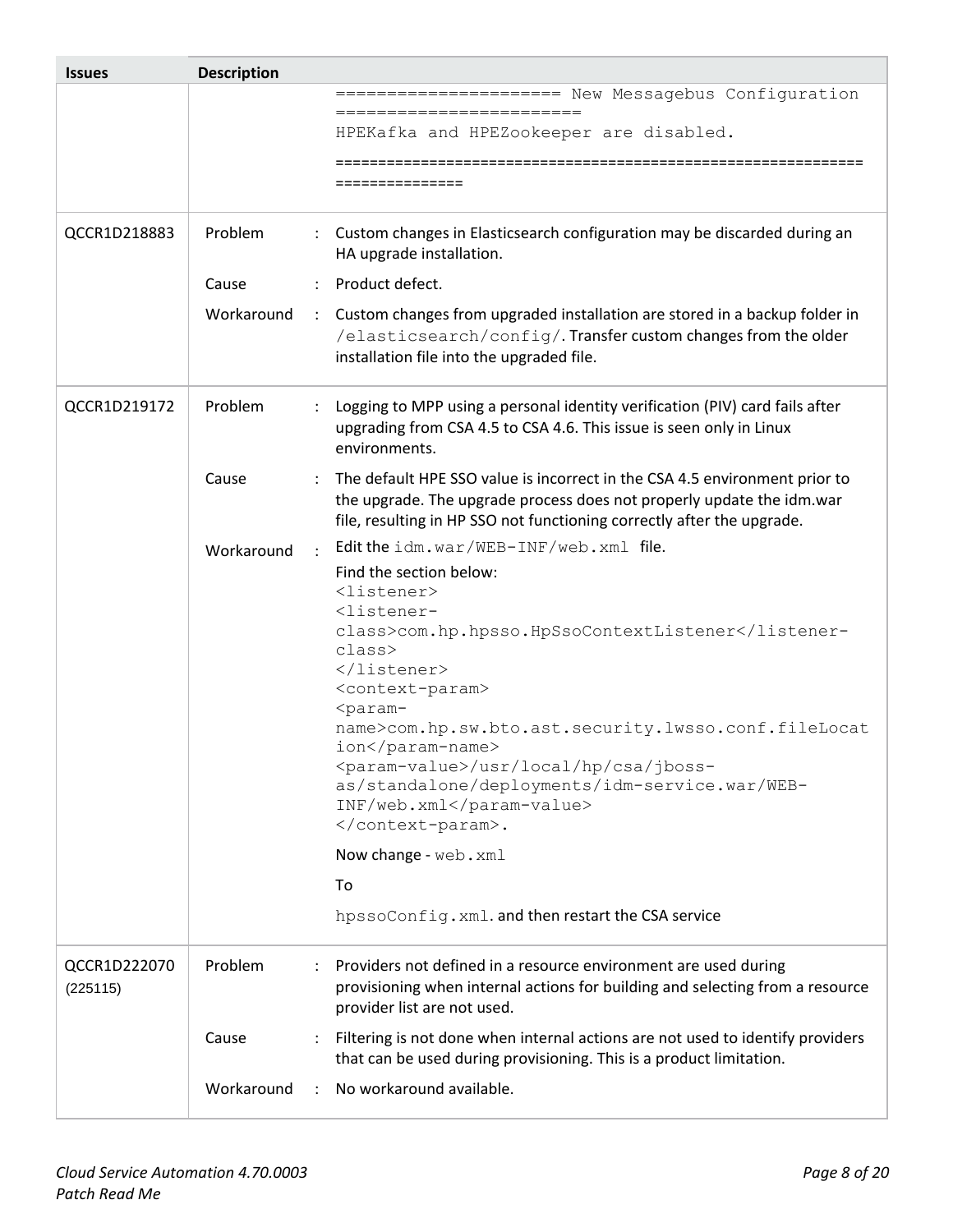| <b>Issues</b> | <b>Description</b> |                                                                                                                                                                                                                                                                                                                                          |
|---------------|--------------------|------------------------------------------------------------------------------------------------------------------------------------------------------------------------------------------------------------------------------------------------------------------------------------------------------------------------------------------|
| QCCR1D224553  | Problem            | When creating or editing a string property on a component type or<br>component template in the Designs / Sequenced / Components areas of the<br>Cloud Service Management Console, the Property Value input may not be<br>visible.                                                                                                        |
|               | Cause              | Product defect.                                                                                                                                                                                                                                                                                                                          |
|               | Workaround         | Close the dialog and refresh the current page. Re-open the dialog again.<br>÷                                                                                                                                                                                                                                                            |
| QCCR1D225958  | Problem            | Missing data points when VM is powered Off or Suspended.                                                                                                                                                                                                                                                                                 |
|               | Cause              | Unable to plot the graph for missing data points.                                                                                                                                                                                                                                                                                        |
|               | Workaround         | No workaround available.                                                                                                                                                                                                                                                                                                                 |
| QCCR1D226184  | Problem            | In Operation Console for Service Instance upgrade:                                                                                                                                                                                                                                                                                       |
|               |                    | Existing actions display name get changed after upgrade.                                                                                                                                                                                                                                                                                 |
|               |                    | Source column shows original Resource Offering display name for<br>upgrading actions instead of its own Resource Offering display<br>name.                                                                                                                                                                                               |
|               | Cause              | If the Resource Offering for upgrade was created by doing save as from the<br>original Resource Offering and Initializing, Reserving, and Deploying lifecycle<br>actions are kept as is, but display name is being modified for them. In that<br>case all the existing actions would get new display name from new Resource<br>Offering. |
|               | Workaround         | No workaround available.                                                                                                                                                                                                                                                                                                                 |
| QCCR1D226494  | Problem            | The Featured Category list is empty for a newly created organization.                                                                                                                                                                                                                                                                    |
|               | Cause              | The organization data synchronization is not complete after a new<br>$\ddot{\cdot}$<br>organization is created in IDM tables.                                                                                                                                                                                                            |
|               |                    | Workaround : After the synchronization is completed, the catalogs and featured category<br>list will appear. (~30 seconds).                                                                                                                                                                                                              |
| QCCR1D227598  | Problem            | SAML authorization does not work if the access control is configured with<br>the LDAP sub tree.                                                                                                                                                                                                                                          |
|               | Cause              | CSA does not support the LDAP sub tree for Access Control (ACL) when<br>$\ddot{\phantom{a}}$<br>SAML is enabled.                                                                                                                                                                                                                         |
|               | Workaround         | No workaround available.<br>$\ddot{\phantom{a}}$                                                                                                                                                                                                                                                                                         |
| QCCR1D227675  | Problem            | Infrastructure monitoring health status information is not available for<br>infrastructure servers in Market place portal and Server Management<br>Console even after configuring the Cloud Optimizer provider.                                                                                                                          |
|               | Cause              | This feature cannot be enabled with the current version of Cloud Optimizer.                                                                                                                                                                                                                                                              |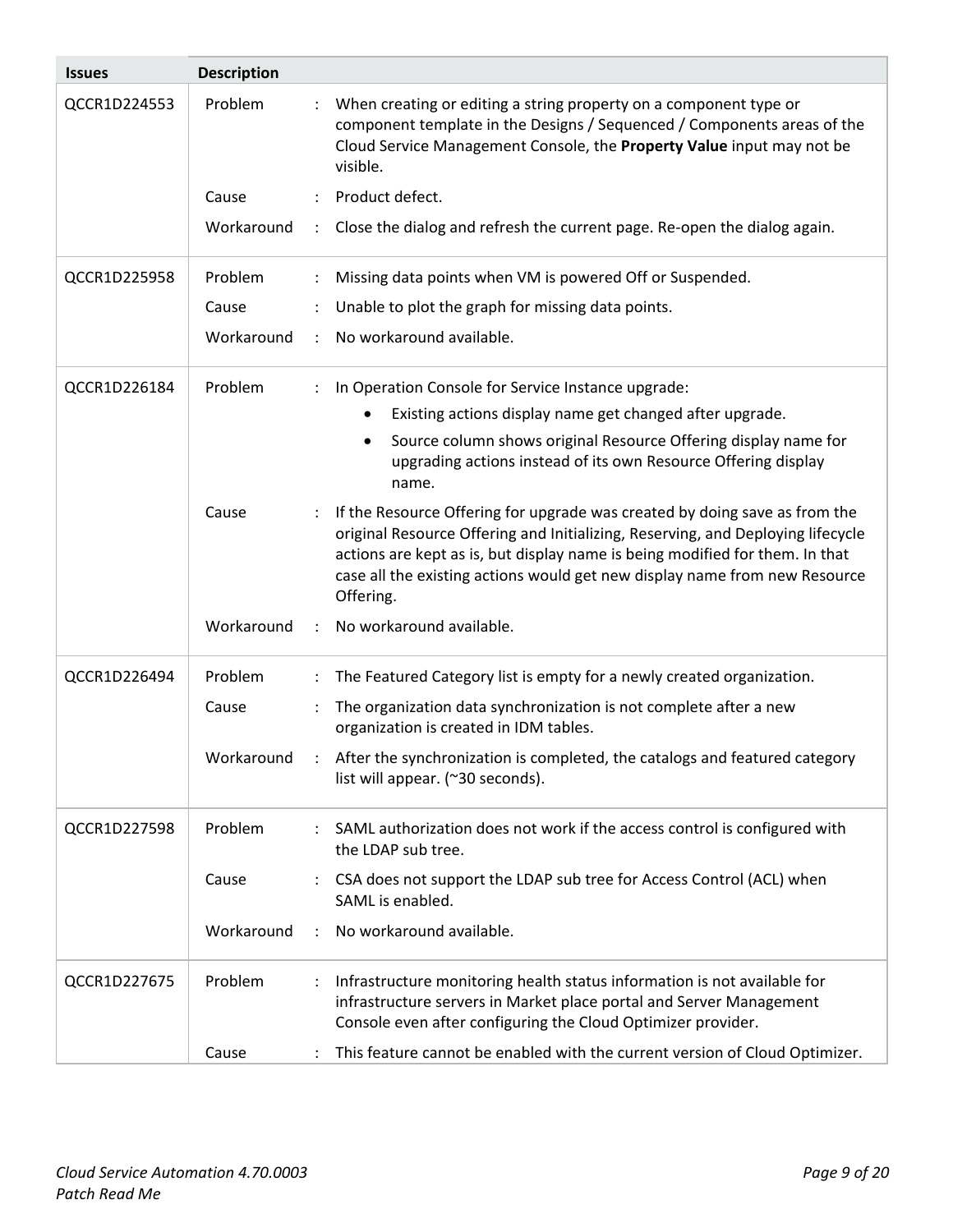| <b>Issues</b> | <b>Description</b>                 |                                                                                                                                                                                                                        |
|---------------|------------------------------------|------------------------------------------------------------------------------------------------------------------------------------------------------------------------------------------------------------------------|
|               | Workaround<br>$\ddot{\phantom{a}}$ | If you are subscribed for email notifications of CSA 4.7 documentation<br>updates, you will be notified when the CSA 4.7 Support Matrix is updated<br>with information about the supported version of Cloud Optimizer. |
| QCCR1D228220  | Problem                            | Health status is not updated for servers deployed on Helion Openstack<br>(HOS) provider.                                                                                                                               |
|               | Cause                              | CSA is unable to retrieve the health status since Cloud Optimizer (CO) is not<br>supporting HOS 3.0.                                                                                                                   |
|               | Workaround<br>$\ddot{\phantom{a}}$ | It is a product limitation. No workaround available.                                                                                                                                                                   |
| QCCR1D228293  | Problem                            | Unable to launch MPP Organization created with special character-2894.                                                                                                                                                 |
|               | Cause                              | Customers with already existing special character organization names will<br>not be able to access MPP after upgrading to 4.7.                                                                                         |
|               | Workaround                         | Change the organization name and ensure not to have any special<br>$\ddot{\phantom{a}}$<br>characters in the name.                                                                                                     |
| QCCR1D228421  | Problem                            | When SSO is enabled, Operation Orchestration (OO) does not prompt for<br>login after CSA tokenGlobaltimeout is elapsed.                                                                                                |
|               | Cause                              | SSO configuration differs in CSA and OO and settings is not fully compatible.                                                                                                                                          |
|               | Workaround                         | Steps:<br>$\mathbb{Z}^{\mathbb{Z}}$                                                                                                                                                                                    |
|               |                                    | 1. SSO in CSA is configured in CSA\jboss-<br>as\standalone\deployments\idm-service.war\WEB-<br>INF\hpssoConfig.xml,                                                                                                    |
|               |                                    | See tokenGlobalTimeout and tokenIdleTimeout parameters.                                                                                                                                                                |
|               |                                    | 2. SSO in OO is configured in OO\central\tomcat\webapps\oo\WEB-<br>INF\classes\Iwssofmconf.xml,                                                                                                                        |
|               |                                    | See expirationPeriod parameter, which corresponds to<br>tokenIdleTimeout in CSA.                                                                                                                                       |
|               |                                    | 3. Check if both values are in sync.                                                                                                                                                                                   |
|               |                                    | Note: However, there is no counterpart for tokenGlobalTimeout in OO.                                                                                                                                                   |
| QCCR1D228600  | Problem                            | Cannot use groups in Service Management Console that were created<br>through Artifact API with name containing characters other than<br>alphanumeric and hyphen (-).                                                   |
|               | Cause                              | There is no group name validation in Artifact API.                                                                                                                                                                     |
|               | Workaround<br>$\ddot{\cdot}$       | Use only alphanumeric characters or '-' for group name when creating group<br>through Artifact API.                                                                                                                    |
| QCCR1D228619  | Problem                            | Global search from MPP portal does not work in a Linux CSA installation.                                                                                                                                               |
|               | Cause                              | CSA Search service fails to update the Elastic search indices as a result of<br>which Global search from MPP returns nothing.                                                                                          |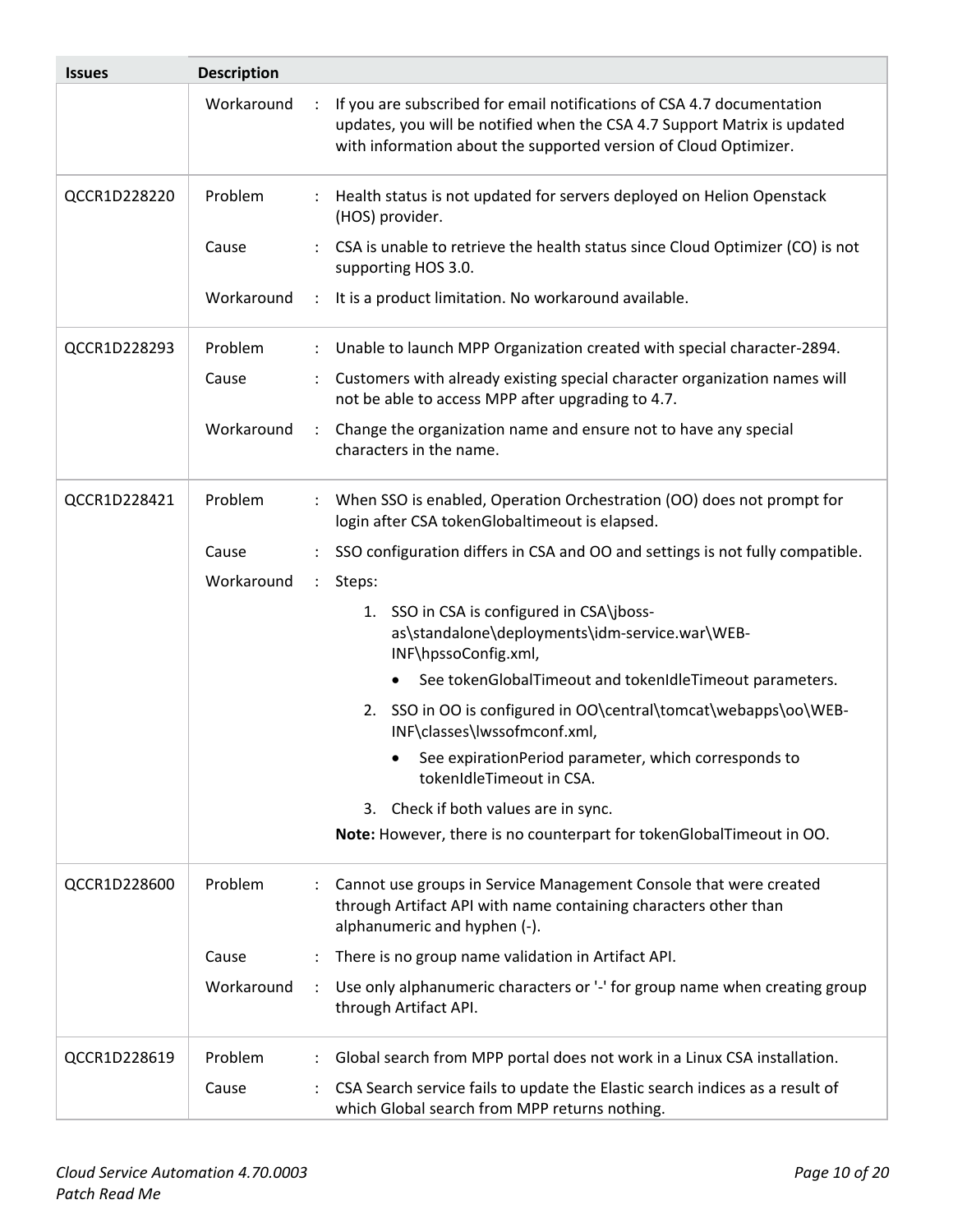| <b>Issues</b> | <b>Description</b> |                                                                                                                                                                   |
|---------------|--------------------|-------------------------------------------------------------------------------------------------------------------------------------------------------------------|
|               | Workaround         | After CSA installation is complete, or after restarting CSA, stop the CSA<br>Search service and restart it manually by following the steps below:                 |
|               |                    | If CSA was installed in a location other than /usr/local/hp/csa, adjust the<br>path accordingly.                                                                  |
| QCCR1D228672  | Problem            | Cannot launch the show performance page using SSO from MPP.                                                                                                       |
|               | Cause              | SSO token is not passed correctly.                                                                                                                                |
|               | Workaround         | User can login to Cloud Optimizer manually by entering username and<br>$\ddot{\cdot}$<br>password.                                                                |
| QCCR1D228716  | Problem            | Transfer ownership operation fails even after the ownership is successfully<br>transferred. It happens only when the user has different name and display<br>name. |
|               | Cause              | It is caused by implementation of checkTransferOwnershipResponse.ftl                                                                                              |
|               |                    | * input message contains user's full name (User15), but user's name<br>(user15) - comparison fails (upper case vs lower case), so request is marked<br>as failed. |
|               |                    | Input message :                                                                                                                                                   |
|               |                    | "flatFields": [{                                                                                                                                                  |
|               |                    | "id": "transferTo",                                                                                                                                               |
|               |                    | "value": "User15",                                                                                                                                                |
|               |                    | "type": "DROPDOWN_LIST"                                                                                                                                           |
|               |                    | $\}$ ],                                                                                                                                                           |
|               | Workaround         | This is not a functional problem. Only the message about the result of the<br>$\ddot{\phantom{a}}$<br>ownership transfer is wrong but the transfer is successful. |
|               |                    | Therefore workaround is either ignoring the "failed status" of the transfer<br>ownership or avoiding usage of users with different name and display name.         |
| QCCR1D228726  | Problem            | Launching help content for adding upgrade path in offerings throws page<br>not found error.                                                                       |
|               | Cause              | No topic ID is defined for the help icon on that dialog box.                                                                                                      |
|               | Workaround         | Open the help and navigate to Deploy > Offerings > Upgradability for a topic<br>on upgradability.                                                                 |
| QCCR1D229537  | Problem            | Cannot upgrade to CSA 4.7 when Base DN in LDAP tab in the Organization<br>detail is empty (Oracle only).                                                          |
|               | Cause              | Software defect.                                                                                                                                                  |
|               | Workaround         | If upgrade has already started and stopped with an error, update the Base<br>DN directly in the Database.                                                         |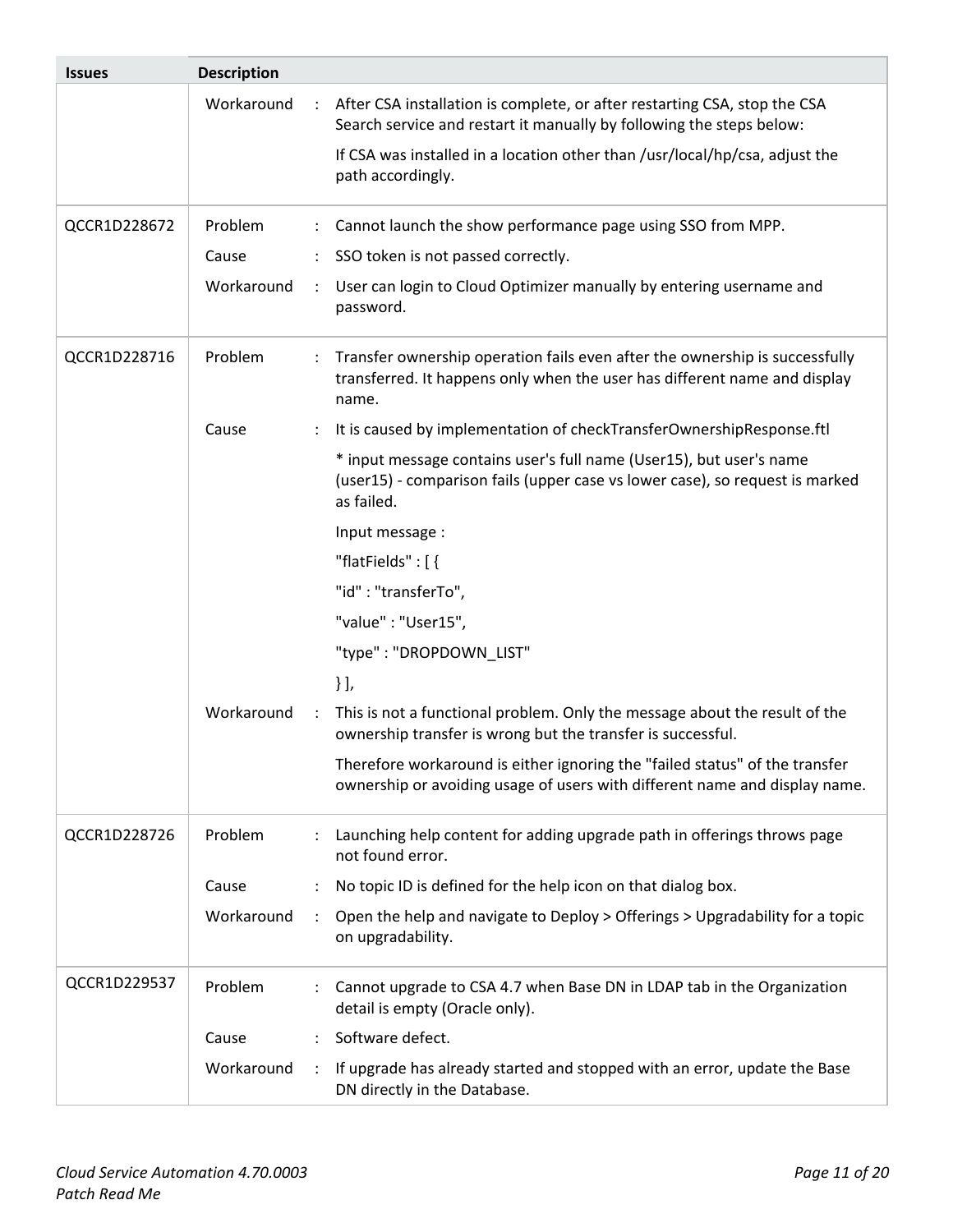| <b>Issues</b> | <b>Description</b> |                                                                                                                                                                                                                                             |
|---------------|--------------------|---------------------------------------------------------------------------------------------------------------------------------------------------------------------------------------------------------------------------------------------|
|               |                    | Set the base_dn column in the csa_Idap_access_point table for each record<br>that is present in the table.                                                                                                                                  |
|               |                    | The Base DN is last part of the LDAP Full DN.                                                                                                                                                                                               |
|               |                    | It can be "dn=company,dn=com" if full dn of some group is<br>"cn=group1,dn=company,dn=com".                                                                                                                                                 |
|               |                    | It depends on the LDAP settings.                                                                                                                                                                                                            |
|               |                    | Stop CSA and install upgrade again.                                                                                                                                                                                                         |
| QCCR1D220470  | Problem            | After applying the patch, custom changes related to cluster are not retained.                                                                                                                                                               |
|               | Cause              | Cluster environment fails after installation of patch if CSA is configured in<br>high-availability mode.                                                                                                                                    |
|               | Workaround         | : From %CSA_HOME%/jboss-as/standalone/deployments/csa.war/WEB-<br>INF/applicationContext.xml                                                                                                                                                |
|               |                    | Replace this:                                                                                                                                                                                                                               |
|               |                    | START HA Mode Configuration<br><jee:jndi-lookup id="channelGroup" jndi-<br>name="java:jboss/clustering/group/server" expected-<br>type="org.wildfly.clustering.group.Group"/><br><!--END HA Mode Configuration                              |
|               |                    | With this:                                                                                                                                                                                                                                  |
|               |                    | START HA Mode Configuration<br><jee:jndi-lookup id="channelGroup" jndi-<br="">name="java:jboss/clustering/group/server" expected-<br/>type="org.wildfly.clustering.group.Group"/&gt;<br/><!--END HA Mode Configuration--></jee:jndi-lookup> |
|               |                    | Restart the services of CSA after all the above changes made.                                                                                                                                                                               |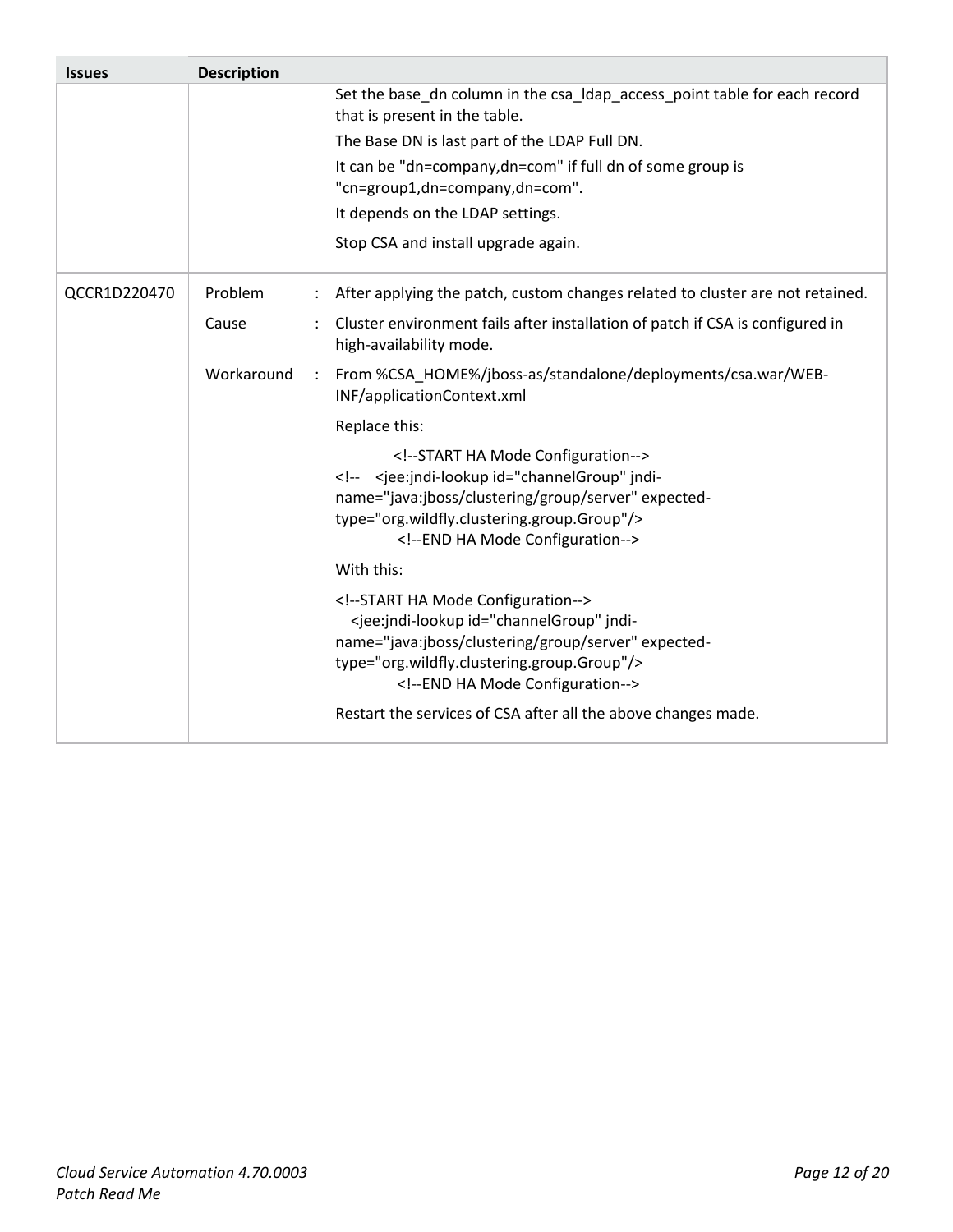## <span id="page-12-0"></span>Patch Installation

<span id="page-12-1"></span>This section describes how to install the patch.

### Check Pre-installation Requirements

Ensure the below prerequisites are fulfilled before installing:

- 1. Check minimum hardware requirements:
	- CPU: 4 CPU, 3.0 GHz
	- RAM: 8 GB
	- Hard Drive: 20 GB
- 2. Check th[e CSA 4.70 Support Matrix](https://softwaresupport.hpe.com/km/KM02413755) to verify operating-system requirements.
- 3. Check minimum software requirements:
	- CSA version 4.70.0000
- 4. Set the CSA\_HOME environment variable:

In case of remote MPP installation, please ensure that CSA\_HOME environment variable is set.

- Windows: Set the CSA\_HOME environment variable to point to the CSA installed location. Eg: C:\Program Files\HPE\CSA
- Linux: Set the CSA\_HOME environment variable to point to the CSA installed location Eg: /usr/local/hpe/csa
- 5. Back up your CSA environment.
- 6. Stop new subscription creation and subscription modification.

**Warning**: If you do not stop creation and modification, the installation might fail and CSA might be left in an unstable state.

7. Stop the following CSA services: HPE Cloud Service Automation, HPE Marketplace Portal, HPE Search Service and

Elasticsearch 1.6.1 (elasticsearch-service-x64).

**Important:** You must stop these services on each node in a cluster. **Note:** If you do not stop these services manually, the following folders will not be cleared and will cause UI issues after installing the patch:

**Windows**: <CSA\_HOME>\jboss-as\standalone\tmp **Clustered environment:** <CSA\_HOME>\jboss-as\domain\tmp **Linux**: /usr/local/hpe/csa/jboss-as/standalone/tmp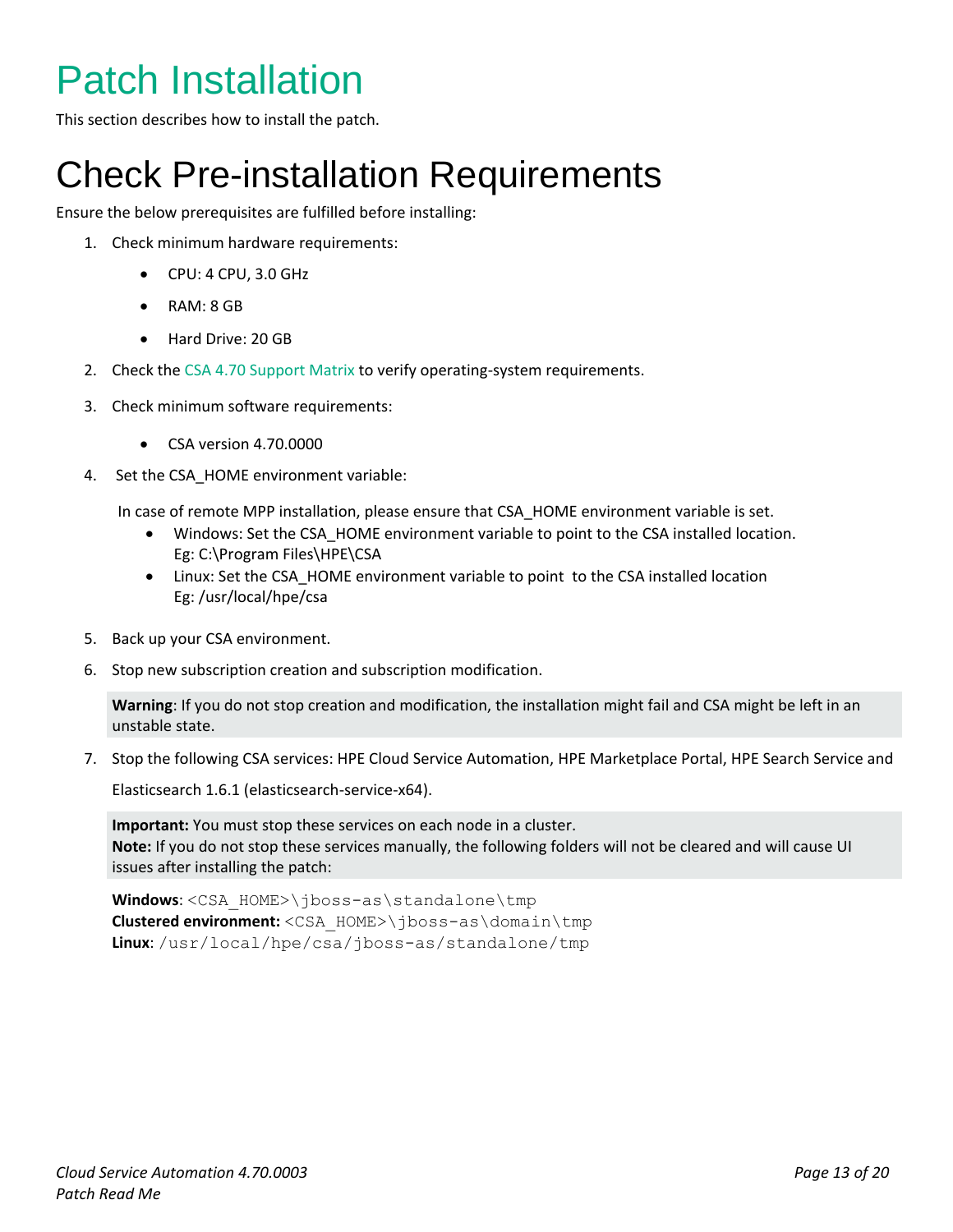## <span id="page-13-0"></span>Install the Patch

Use the following procedure to install the patch in a standalone configuration or on *each* node of a cluster:

- 1. Download the CSA patch file:
	- **Linux:** [https://softwaresupport.hp.com/group/softwaresupport/search-result/-](https://softwaresupport.hp.com/group/softwaresupport/search-result/-/facetsearch/document/LID/CSA_00047) [/facetsearch/document/LID/CSA\\_00047](https://softwaresupport.hp.com/group/softwaresupport/search-result/-/facetsearch/document/LID/CSA_00047) **Windows:**

[https://softwaresupport.hp.com/group/softwaresupport/search-result/-](https://softwaresupport.hp.com/group/softwaresupport/search-result/-/facetsearch/document/LID/CSA_00046) [/facetsearch/document/LID/CSA\\_00046](https://softwaresupport.hp.com/group/softwaresupport/search-result/-/facetsearch/document/LID/CSA_00046)

#### **For Linux**:

**Note:** For clusters, perform all steps on each node in a cluster.

- a. Extract the downloaded file: HPE\_CSA\_Patch\_04.70.0003.bin file from the patch file.
- b. Ensure that the csauser user is the owner of the file and has full privileges.
- c. Log in as csauser and run HPE\_CSA\_Patch\_04.70.0003.bin to open the CSA patch installer console mode.
- d. Enter ./HPE\_CSA\_Patch\_04.70.0003.bin to run the patch installer.
- e. Select **Enter** in the introduction, warnings, and prerequisites screens.
- f. In the environment dialog screen, select **Standalone** or **Cluster** environment, then click **Enter**.
- g. In the set-up screen, select your set-up option:
	- CSA and MPP are installed
	- Only MPP is installed

**Note**: If you select **Only MPP**, perform the same steps to install the patch, but ignore the configurations that are specific to JBoss and csa.war.

- h. Click **Enter**.
- i. In the pre-installation summary dialog screen, click **Enter**.

The patch installer begins the installation.

j. When prompted, click **Enter** to exit the installation.

#### **For Windows**:

- a. Extract the HP\_CSA\_Patch\_04.70.0003.exe file from the patch zip file.
- b. Run HP\_CSA\_Patch\_04.70.0003.exe to launch the installation wizard.
- c. Click **Next** to open the CSA Environment Selection wizard.
- d. Select **Standalone** or **Cluster** environment, then click **Next**.
- e. Select your set-up option:
	- CSA and MPP are installed
	- Only MPP is installed

**Note**: If you select **Only MPP**, perform the same steps to install the patch, but ignore the configurations that are specific to JBoss and csa.war.

- f. Click **Install** to run the patch installation.
- g. When prompted, click **Done** to exit the installation.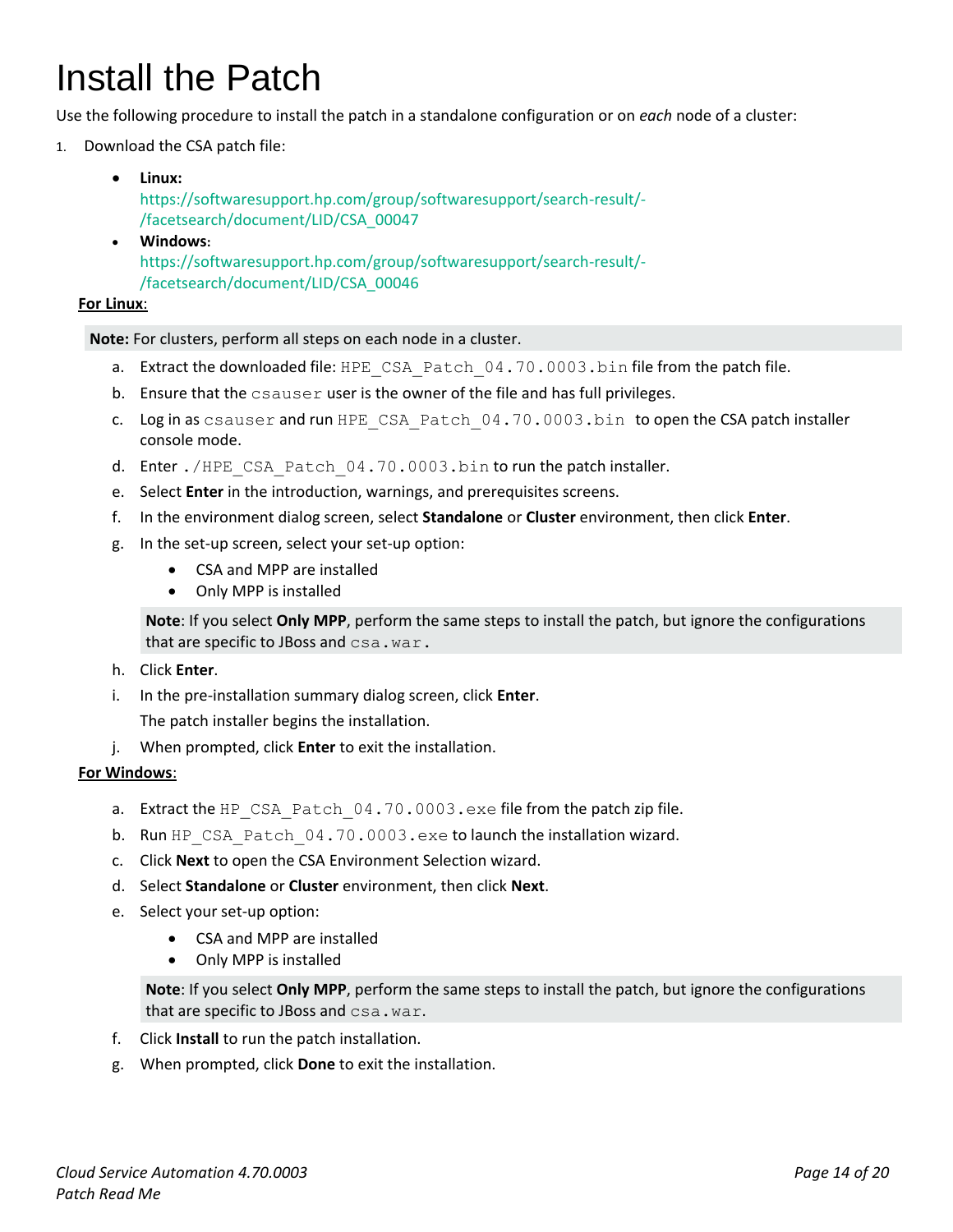## <span id="page-14-0"></span>Verify the Patch Installation

The verification steps apply to both standalone and clustered environments. For clustered environments, complete these steps on each node after completing the installation on each node.

- 1. Check for errors in the log files:
	- **Windows:** <CSA\_HOME>\\_CSA\_4\_70\_3\_installation\Logs
	- **Linux:** \$CSA\_HOME/\_CSA\_4\_70\_3\_installation/Logs Log files include csa\_install.log and csa\_InstallPatch.log.

**Note:** If there are errors, create a backup of the log files, restore the backup of the CSA\_HOME directory, and contact HPE Support.

- 2. Clear the browser cache.
- 3. Ensure the HPE Cloud Service Automation, Marketplace Portal, HPE Search, and Elasticsearch services 1.6.1

(elasticsearch-service-x64) are running:

- **Windows:** Installer automatically starts these services.
- **Linux:** Start the services manually. In a cluster environment, manually start the services on all nodes.
- 4. Launch the CSA Console, log in and check for the updated version.

## <span id="page-14-1"></span>Patch Removal - Linux

This section provides the steps to uninstall the patch on a Linux server in both standalone and clustered environments. **Note:** Uninstallation of the patch will not revert the database-indexing changes made during patch installation.

### <span id="page-14-2"></span>Before Uninstalling the Patch

Complete the following preparation steps before you uninstall the patch:

- 1. Backup the CSA environment.
- 2. Stop new subscription creation and subscription modification.

**Warning**: If you do not stop creation and modification, uninstallation might fail and CSA might be left in an unstable state.

- 3. Sign out of all open instances of the CSA Provider Console and Marketplace Portal.
- 4. Stop the following CSA services: HPE Cloud Service Automation, HPE Marketplace Portal, HPE Search Service,

and Elasticsearch 1.6.1 (elasticsearch-service-x64).

**Important:** You must stop these services on each node in a cluster.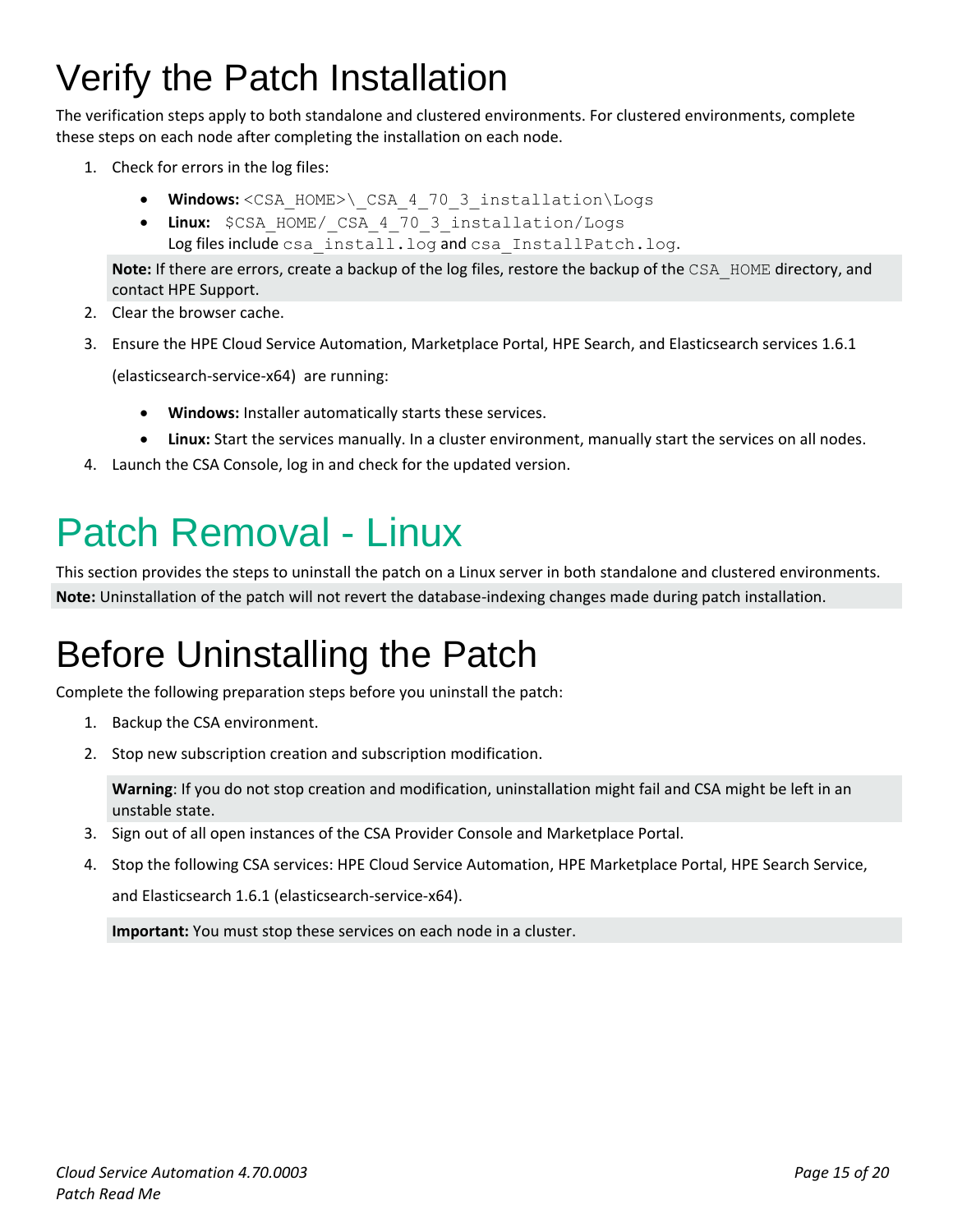### <span id="page-15-0"></span>Uninstall the Patch on Standalone and Cluster CSA Servers

To uninstall the patch:

- 1. Navigate to \$CSA\_HOME/ CSA\_4\_70\_3\_installation/Uninstaller.
- 2. Run ./Uninstall HPE Cloud Service Automation Patch to start the uninstaller console mode.
- 3. Click **Enter** for the introductory and warning screens.
- 4. Click **Enter** to run the patch uninstaller.
- 5. When the patch uninstallation is complete, click **Enter** to exit the uninstallation process.

## <span id="page-15-1"></span>Patch Removal - Windows

This section provides the steps to uninstall the patch on a Windows server in both standalone and clustered environments.

**Note**: Uninstallation of the patch will not revert the database-indexing changes made during patch installation.

### <span id="page-15-2"></span>Before Uninstalling the Patch

Complete the following preparation steps before you uninstall the patch:

- 1. Backup the CSA environment.
- 2. Stop new subscription creation and subscription modification.

**Warning**: If you do not stop creation and modification, the uninstallation might fail and CSA might be left in an unstable state.

- 3. Sign out of all open instances of the CSA Provider Console and Marketplace Portal.
- 4. Stop the following CSA services: HPE Cloud Service Automation, HPE Marketplace Portal, HPE Search Service,

and Elasticsearch 1.6.1 (elasticsearch-service-x64).

**Important:** You must stop these services on each node in a cluster.

### <span id="page-15-3"></span>Uninstalling the Patch on Standalone and Clustered Environments

You can uninstall the patch using either of the following methods:

- Using the Control Panel
- Using the Uninstall Cloud Service Automation Patch wizard

**Note:** For clustered environments, perform the steps on each node of the cluster after stopping the services on all nodes.

To uninstall the patch using the Control Panel:

- 1. In the Control Panel, choose **Uninstall a program**.
- 2. Select **Cloud Service Automation Patch** and click **Uninstall**.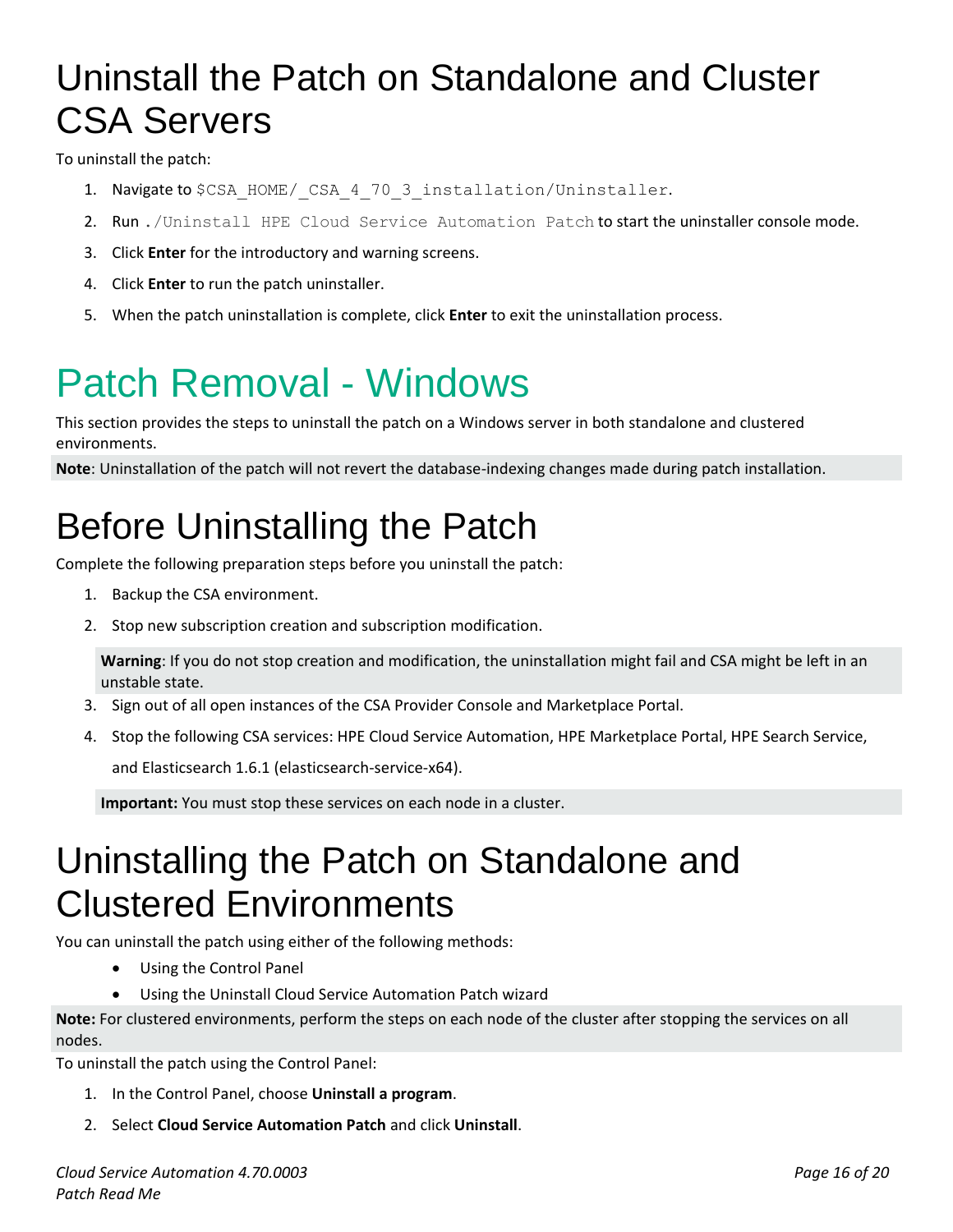3. Follow the instructions on the uninstall wizard to uninstall the patch.

To uninstall the patch using the Uninstall Cloud Service Automation Patch wizard:

- 1. Navigate to <CSA\_HOME>\ CSA\_4\_70\_3\_installation\Uninstaller.
- 2. Execute Uninstall HPE Cloud Service Automation Patch.exe to open the Uninstall Cloud Service Automation Patch wizard.
- 3. Click **Uninstall** to uninstall the patch.
- 4. Click **Done** to exit the uninstall wizard.

### <span id="page-16-0"></span>Patch Removal Verification

After uninstalling the patch, perform the following steps to verify the patch was removed. These verification steps apply to both standalone and clustered environments.

**Note**: For clustered environments, complete these steps on each node.

- 1. Check for errors in the log files:
	- **Windows:** <CSA\_HOME>\\_CSA\_4\_70\_3\_installation\Logs
	- **Linux:** \$CSA\_HOME/\_CSA\_4\_70\_3\_installation/Logs Log files include csa uninstall.log, and csa unInstallPatch.log.

**Note:** If there are errors, create a backup of the log files, restore the backup of the CSA\_HOME directory, and contact HPE Support.

- 2. Clear the browser cache.
- 3. Ensure the HPE Cloud Service Automation, Marketplace Portal, HPE Search, and Elasticsearch 1.6.1 services are running:

- **Windows:** The installer automatically starts these services.
- **Linux:** Start the services manually. In a cluster environment, manually start the services on all nodes.

### <span id="page-16-1"></span>CSA Modified Files

```
<CSA_HOME>/jboss-as/standalone/deployments/csa.war/*
<CSA_HOME>/jboss-as/standalone/deployments/csa.war/idm-service.war/* 
<CSA_HOME>/portal/*
<CSA_HOME>//CSAKit-4.7/Content Archives/topology/Jenkins plugin/HPE_Codar.hpi 
<CSA_HOME>//CSAKit-4.7/Lib/service manager/HPSM_CSA_Integration_file.unl 
<CSA_HOME>/Tools
```
### <span id="page-16-2"></span>Appendix A

#### **How to Use the HotfixDeployer tool**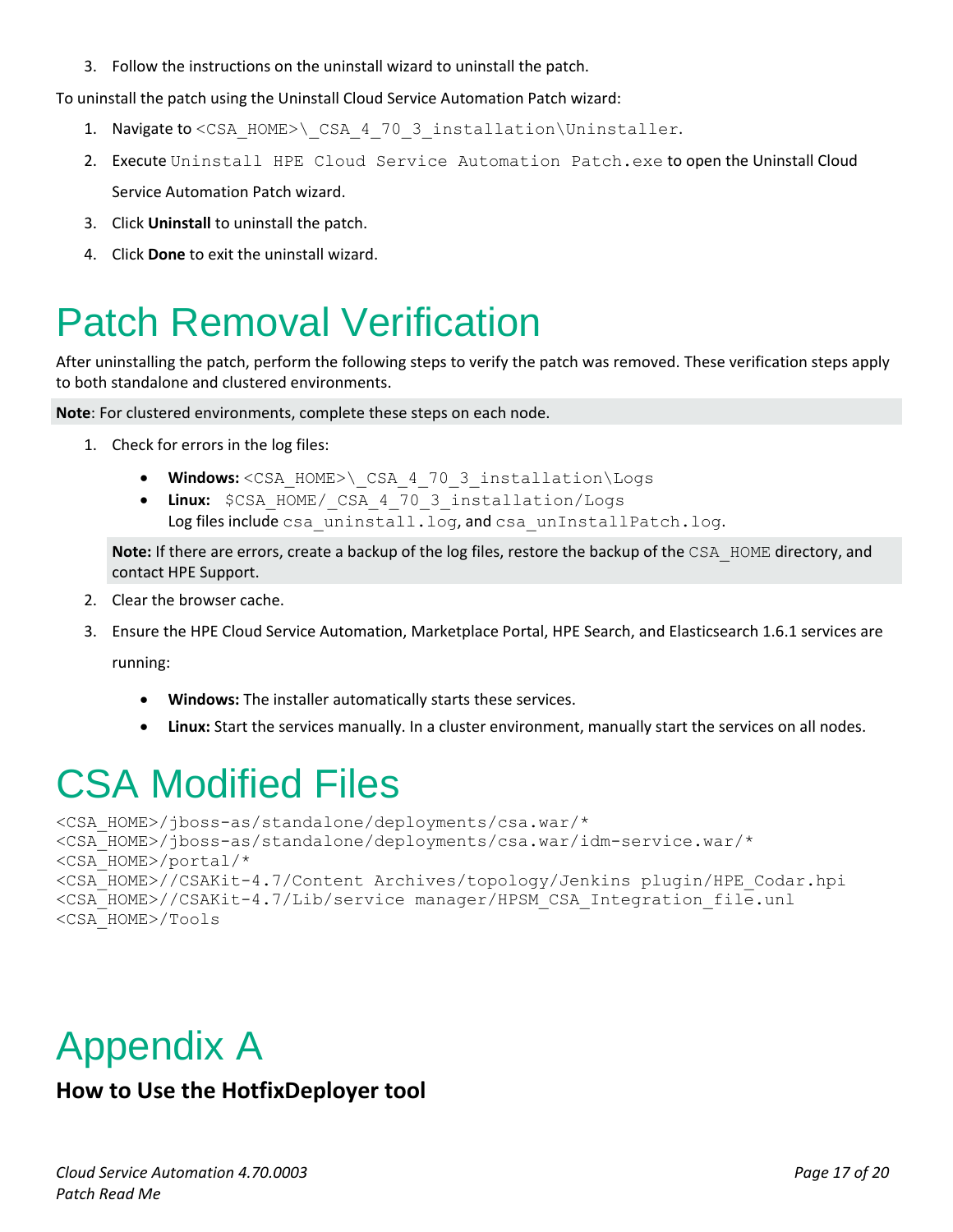#### **Windows:**

- a) Place the hotfixes zip files inside %CSA\_HOME% /hotfixes folder.
- b) Open a command prompt to the %CSA\_HOME% /hotfixes/hotfixDeployer directory.

#### **To deploy a fix** :

../../node.js/node hotfixManger.js -deploy "hotfixName.zip"

e.g. C:\Program Files\HPE\CSA\hotfixes\hotfixDeployer>../../node.js/node hotfixManger.js –deploy QCCR1D23451.zip >> <QCCR ID>.zip

#### **To undeploy the fix :**

../../node.js/node hotfixManger.js -undeploy "hotfixName"

e.g. C:\Program Files\HPE\CSA\hotfixes\hotfixDeployer>../../node.js/node hotfixManger.js -undeploy QCCR1D23451 >> <QCCR ID>

#### **List the hotfixes deployed:**

../../node.js/node hotfixManger.js –list

#### **List all the hotfixes – deployed and undeployed**

../../node.js/node hotfixManger.js -listAll

#### **Help - Displays the list of commands supported and their syntax**

../../node.js/node hotfixManger.js -help

#### **Linux:**

- a) Place the hotfixes zip files inside %CSA\_HOME% /hotfixes folder.
- b) Open a command prompt to the %CSA\_HOME% /hotfixes/hotfixDeployer directory.

#### **To deploy a fix :**

../../node.js/bin/node hotfixManger.js -deploy "hotfixName.tar" >> hotfiName.zip

e.g. \$../../node.js/bin/node hotfixManger.js -deploy QCCR1D23451.tar >> <QCCR ID>.zip

#### **To undeploy the fix :**

../../node.js/node hotfixManger.js -undeploy "hotfixName"

e.g. \$../../node.js/node hotfixManger.js -undeploy QCCR1D23451 >> <QCCR ID>

#### **List the hotfixes deployed:**

../../node.js/bin/node hotfixManger.js -list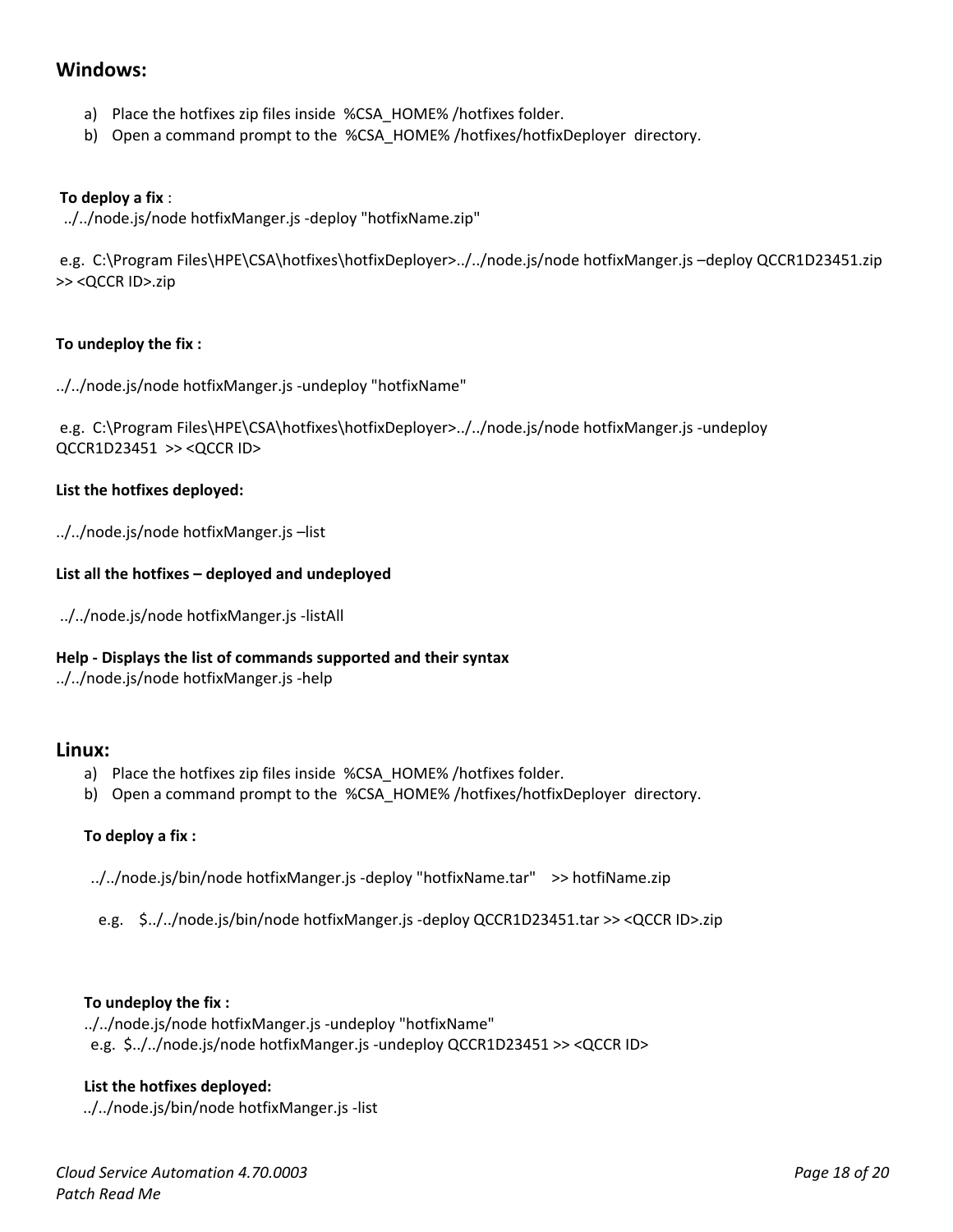#### **List all the hotfixes – deployed and undeployed**

../../node.js/bin/node hotfixManger.js -listAll

#### **Help - Displays the list of commands supported and their syntax**

../../node.js/bin/node hotfixManger.js -help